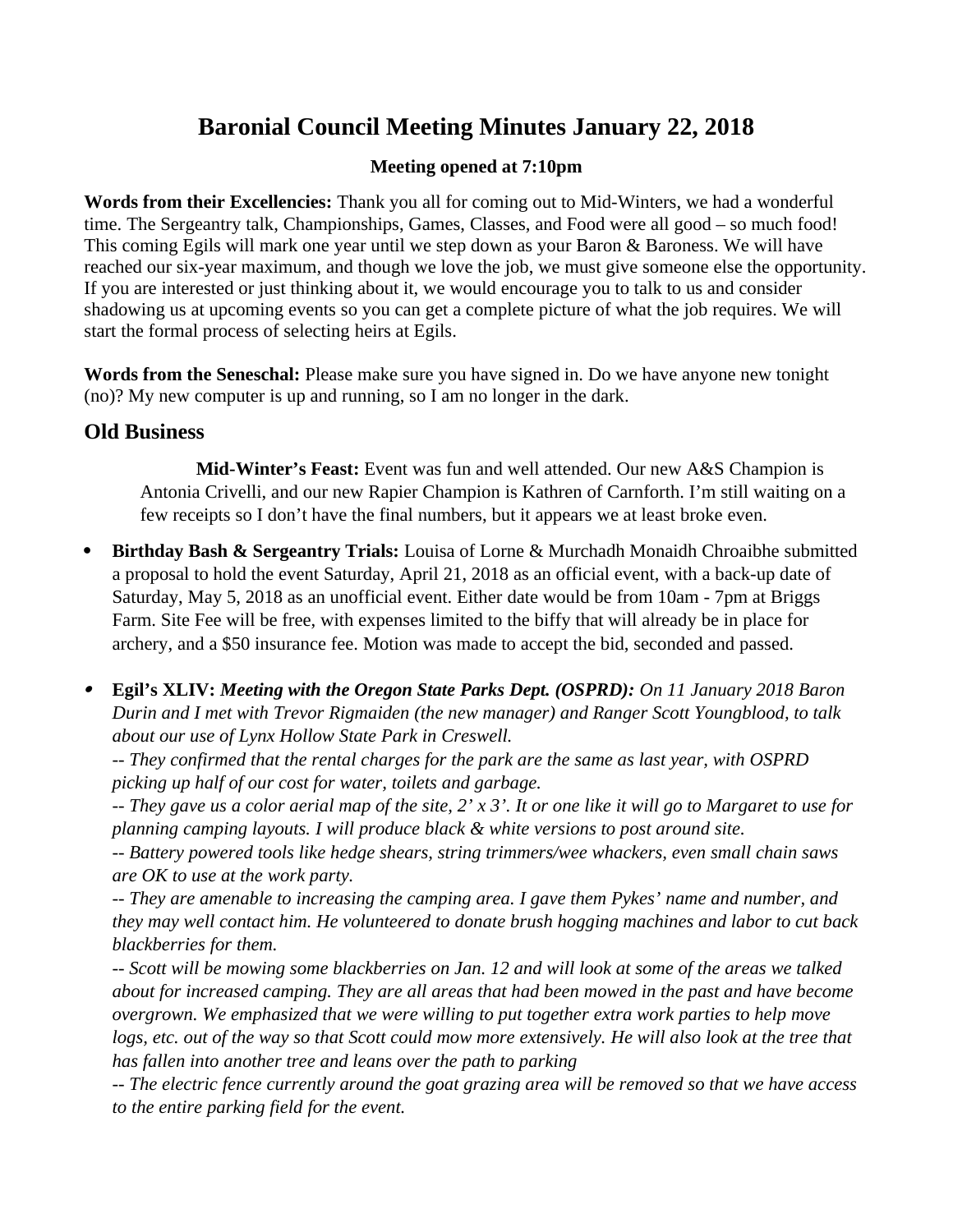*-- They agreed that overflow camping would work in the current parking area near the path back to site. We will site people onto the current and expanded areas before we increase into the parking field, but it's good to know that there is no problem with that should we need it.*

*-- We suggested that we would like to work and be credited with more than the 100-hour maximum, and they said they would discuss that. They will also think about the possibility of using the small field to the left of the entry gate for handicapped RV parking. I'll check back with them about both those issues.*

*-- Durin will get on the list for a wood cutting permit for the park. Scott has dropped 6 trees already near the back loop/boat ramp, and there are more around the archery field that he may take out. The Baronial Council decision was to hold a work party on Saturday, April 14th .*

 *Trevor sent me the park reservation form. His email read:*

*Scott and I walked the park and looked at best options for additional camping. There are a couple small areas that can be slightly expanded, but not much without getting into earthen obstructions or harming other native species. The most effective expansion would be the large area adjacent to the parking area.* 

*Scott is going to come up with a boundary of the area and mow it out. We'll be contacting you and the group to help with clearing and trimming areas of the park.*

*Parks sent me the site use application and that is filled out, with attachments, and ready to mail as soon as our Seneschal signs it. I will send it to Council with our Exchequer.*

*I have mailed in the request for the insurance certificate, which will be faxed to the Parks Dept. Project progress since December: Prizes – the fourth prize coat has been sewn together and its trim cut out. Embroidery designs for the wrestling prize Viking purses have been laid out and started. Baroness Morghain has agreed to make block printed fabric as a prize, probably for the Three Pillars overall. We have a horn for Alan to use to make an archery bracer.* 

*Land reservations – Margaret and I roughed out the information for the web page and a camping request form. She will finalize it by early February so we can put up a combined Lands and Pre-reg web page.*

*Pre-registration - I have the web copy written and a form developed. I will be out of town until Feb. 5, so the pre-reg & lands page will go live in mid-February. I have the means to make bank deposits and will coordinate with the Exchequer on depositing merchant and pre-registration checks as I receive them.* 

*Merchants -- We had our 4th and 5th sign ups, Red Wolf Ltd. Jewelry and Finch Pottery (Days Creek, OR)*

*Portable toilet bids: 25 regular toilets, 3 handicapped, 3 sinks, service once on Sat., once on Sun. deliver Thurs., pick-up Tues.*

*Bucks - \$2,851 Better Portable Toilets - \$3868 Best Pots - \$4,000 Bucks wins, hands down. They are closer and cheaper -- their unit rental costs are lower and the delivery and service fees are lower than the other two companies.*

*Although I will be out of town from Jan. 22 through Feb. 5, I can be reached as usual by email or on Facebook. I plan to spend my time sitting by the ocean making Egil's Prizes.*

 **Fall Coronet 2018:** Anton and Eobhan submitted a bid for September Coronet Tournament, to be held at Applegate Regional Theatre (ART) the weekend of September 14-16 or 21-23. Final dates to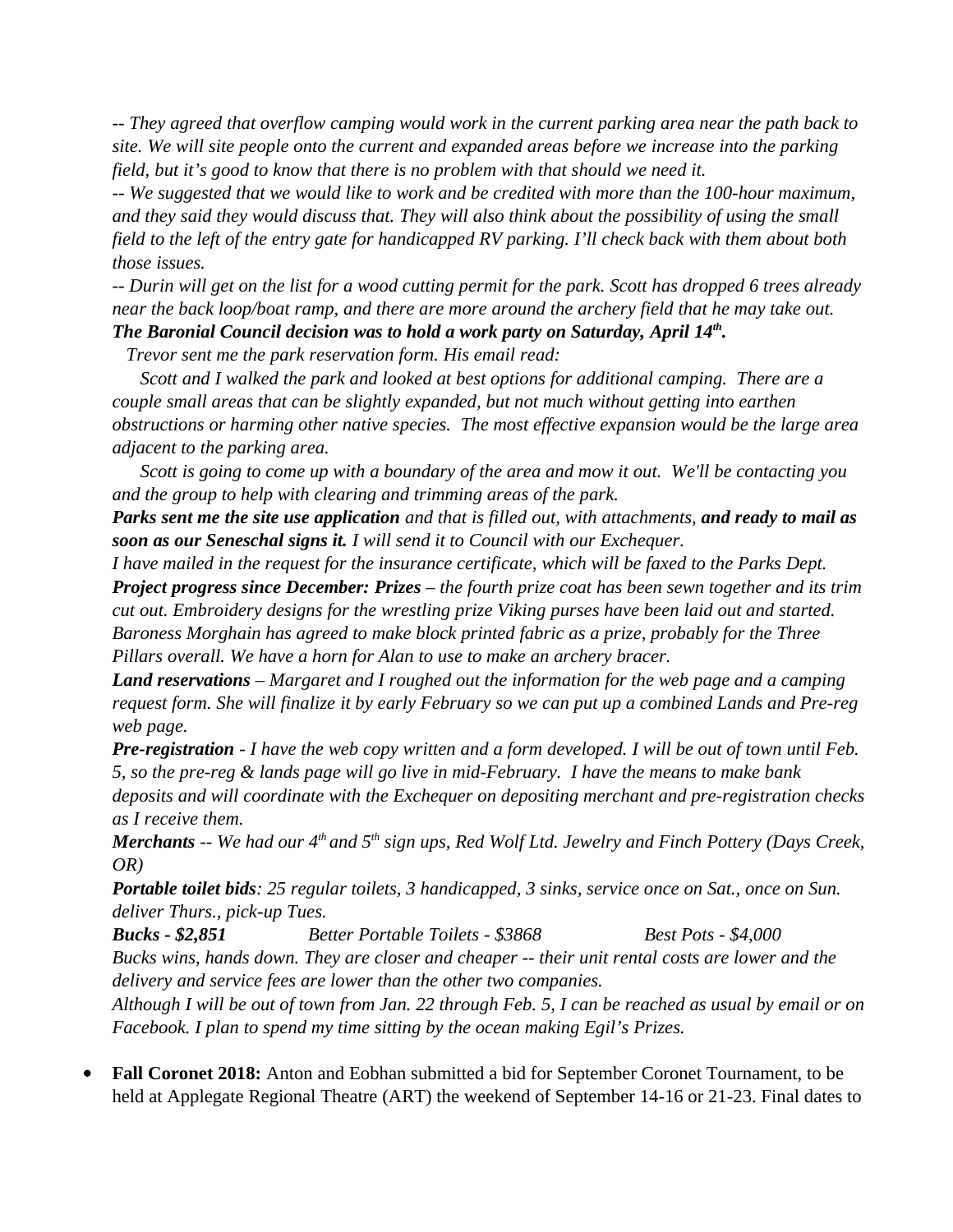be determined by Their Alpine Highnesses. Budget is expected to be no greater than \$2400.00 with a break-even attendance of 120. Motion made and seconded to accept the bid, and approved.

- **Fall Crown 2019:** Proposal deferred, more information needed. (Anton and Eobhan)
- **12th Night 2020:** We were awarded the bid for 12th Night 2020 at the Valley River Inn. Marian Staarveld and I will autocrat. Marian and Yseult will meet in February to map out plans, then again after Egil's to firm them up. Once Egil's Tourney is over, we can start working on repairs and additions to the decorations and bring in other people. We already have volunteers for gate staff, as well as a number of people who have offered their help in general.

I have notified Tracee Guerney Johnson, our sales rep. at VRI, that we got the bid, so she will draw up the contract. Marian and I will be meeting with her in early February and then arrange with the Seneschal to get the papers signed.

Monthly reports to Kingdom are required. I will take care of filing those.

Yseult of Broceliande and Marian Staarveld

**Baronial Award Medallions:** Proposal deferred, more information needed. Alan and Yseult.

## **New Business**

- **Officer Applications:** We have several vacancies and others that are coming due for extension or replacement. Please be aware of your warrant status and don't wait until you are 6-9 months out to announce the need for a replacement. If you are interested in Youth Combat or Family Activities, there is a background check requirement. Please announce your intent for either of these early so we can get that process started. Deputies willing to step up to the primary office by the end of the year are also needed for Exchequer and Chronicler. (Open/Vacant Offices: *Lists, Youth Combat Marshal, and Family Activities Coordinator)*
	- **- Anton Ray volunteered to take over as Marshal.** After a brief discussion the motion was made, seconded, and voted to accept his service.
- **Captain of Eagles Tournament Bid:** William Christopher recommended exploring the options for a bid to host the Captain of Eagles Tournament. The previous process of a set cycle of hosts has been suspended by Their Alpine Highnesses, and bidding is open throughout the Summits. Discussion stage only, but the Barony is open to hosting if a proposal is put forward and accepted.

*Break for Baronial Court: Their Highnesses recognized Antonia Crivelli as Arts and Sciences Champion for the Barony of Adiantum, fairly won in competition at Mid-Winter's Feast. Fealty sworn on Her Excellency's Coronet, to the applause of the populace.*

# **Officer Reports**

- **Arts & Sciences**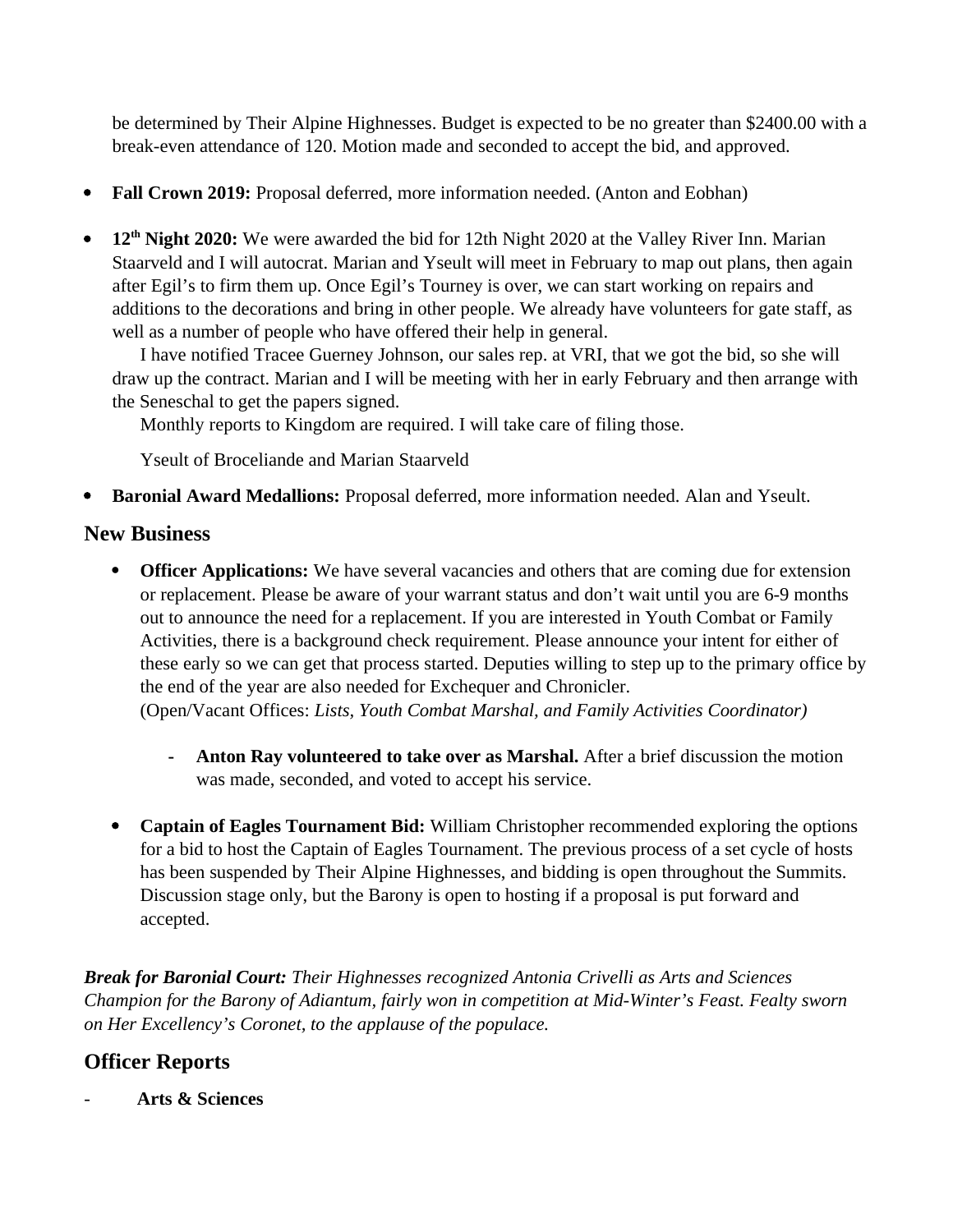I held two Arts & Sciences night in January, on Tuesday, Jan. 2 and 16. On the  $2<sup>nd</sup>$ , nine people gathered to help each other with garb projects, paint invitations and tafl boards, embroider, and knit. On the  $16<sup>th</sup>$  we had 17 people who sewed a chain mail leg to a shoe, worked on garb, painted a charter, explored runes, and played with seals and sealing wax.

Arts & Sciences Nights next month will be February 6 and 20, the  $1<sup>st</sup>$  and  $3<sup>rd</sup>$  Tuesdays.

Yseult of Broceliande

#### **- Chamberlain**

One sign missing from the storage unit. The location is known and it will be retrieved and returned. Nothing further to report.

Kirby Brokkerson

#### **- Chatelaine**

We had several newcomers at Mid-Winter's Feast, and we have plans for attracting newcomers to Birthday Bash, and to bring them back for Egils.

Louisa of Lorne

#### **- Chronicler**

Minutes, Bi-Cranial Bear and Quarterly Report are complete and distributed. The next Bi-Cranial Bear is due out April 1<sup>st</sup>, 2018. I'm extending my warrant at least until September, but would like a Deputy so we can begin the process of turning duties over in an orderly manner. *All officers are requested to please include me [Wesley.c.worley@gmail.com](mailto:Wesley.c.worley@gmail.com) when you send in your reports, preferably the day before Baronial Council Meeting.* 

Murchadh Monaidh Chraoibhe

## **- Exchequer**

Current Account Balance: \$21,260.77. We are looking in earnest for a Deputy willing to learn the job and step up as Exchequer in July.

Godwyn Reynard

## **- Gold Key**

Gold Key received donations of garb, materials, and "Yardsale"-worthy items from Margaret Alexander, Marcello, and Francesca before 12th Night, and a box of books via Yseult, originally donated by Beth Moursund, at Midwinter's. Thanks!

November/December: Received \$25 from selling two tunics to Johanna for her sister's use. So, I now have \$65 (with the \$20 received from an Amergin's sale, previously reported) to spend on Gold Key needs. I will not be requesting any additional budget monies for Gold Key this year...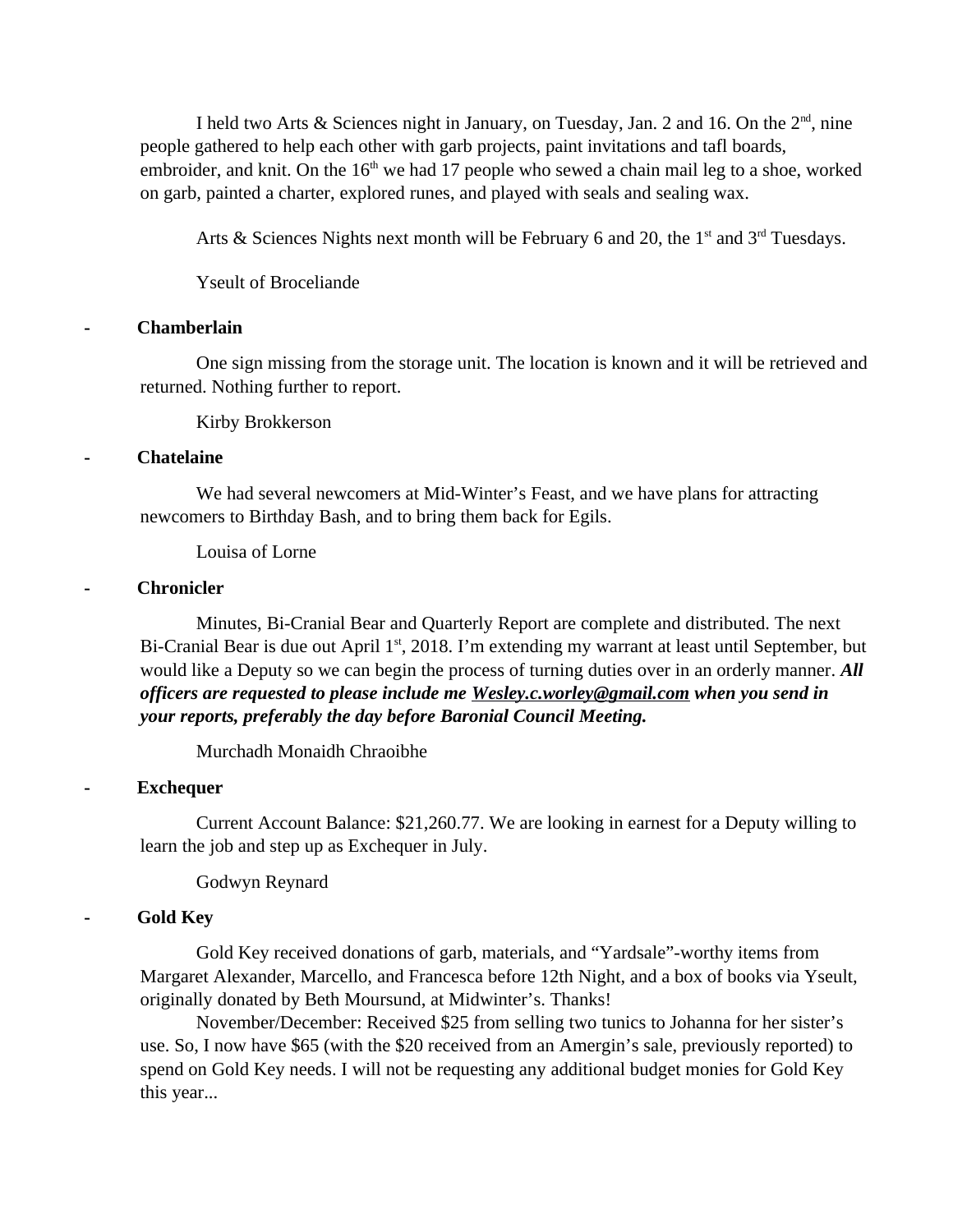If anyone sees good wool blankets (solid color, dark or "earthtones", no pink or babyblue or yellow — we have plenty in those colors!) at thrift stores for under \$10, let me know, or pick 'em up and I'll reimburse you.

January: I merchanted at 12th Night on behalf of myself and also Adiantum. Details below.

Gold Key was at Midwinter's but not requested. I also put out some merchandise, and added \$45 to the 12th Night total of \$200. Check to the Barony for \$245 delivered at this Council.

Egil's: I have received 900 cotton towels to print with this year's Egil's site-token design (Hnefatafl board), and have begun pre-washing them. I'm also going to try printing and then washing one without pre-washing, to see if they take the print well enough that I can skip the pre-washing (which will also require ironing before printing) and save some production time. Receipt for \$399.20 turned in at this Council for reimbursement. There may be another order later, and maybe more costs for additional printing ink (I've still got a lot of last year's supply to use first).

Adiantum Sales at 12th Night and Midwinter's 2018:

Largesse donations were requested in lieu of a merchant fee for 12th Night. I gave them one of the two remaining Roman mosaic design tote bags and some of the sandalwood fans donated by Francesca for Adiantum's share (retail value ±\$9-10), and 2 net-covered water bottles for my own share (retail  $\pm \$10$ ).

Total due to Adiantum from 12th Night: \$200.00 Total for Adiantum from Midwinter's: \$45

Overall total due to Adiantum: \$245

Alys Meghan Cattwyn

#### **- Herald**

Attended Mid-Winter's Feast and Heralded the event. No Report submitted.

Aelis de la Rose

## **- Marshal**

Practice has been happening, we had two people armour-up at Mid-Winters Feast for Saturday practice. No injuries reported. And I'm still looking for a replacement. (Replacement selected during the meeting)

Skjaldar-Þorsteinn Thunderhand

#### **- Archery Marshal**

For the month of January, we have had no practices this month due to the closure of West  $11<sup>th</sup>$  Archery as well as many people attending 12th Night in Pasco.

Archery medals for archers that scored in the An Tir Top Ten were awarded at Midwinters Feast on Saturday.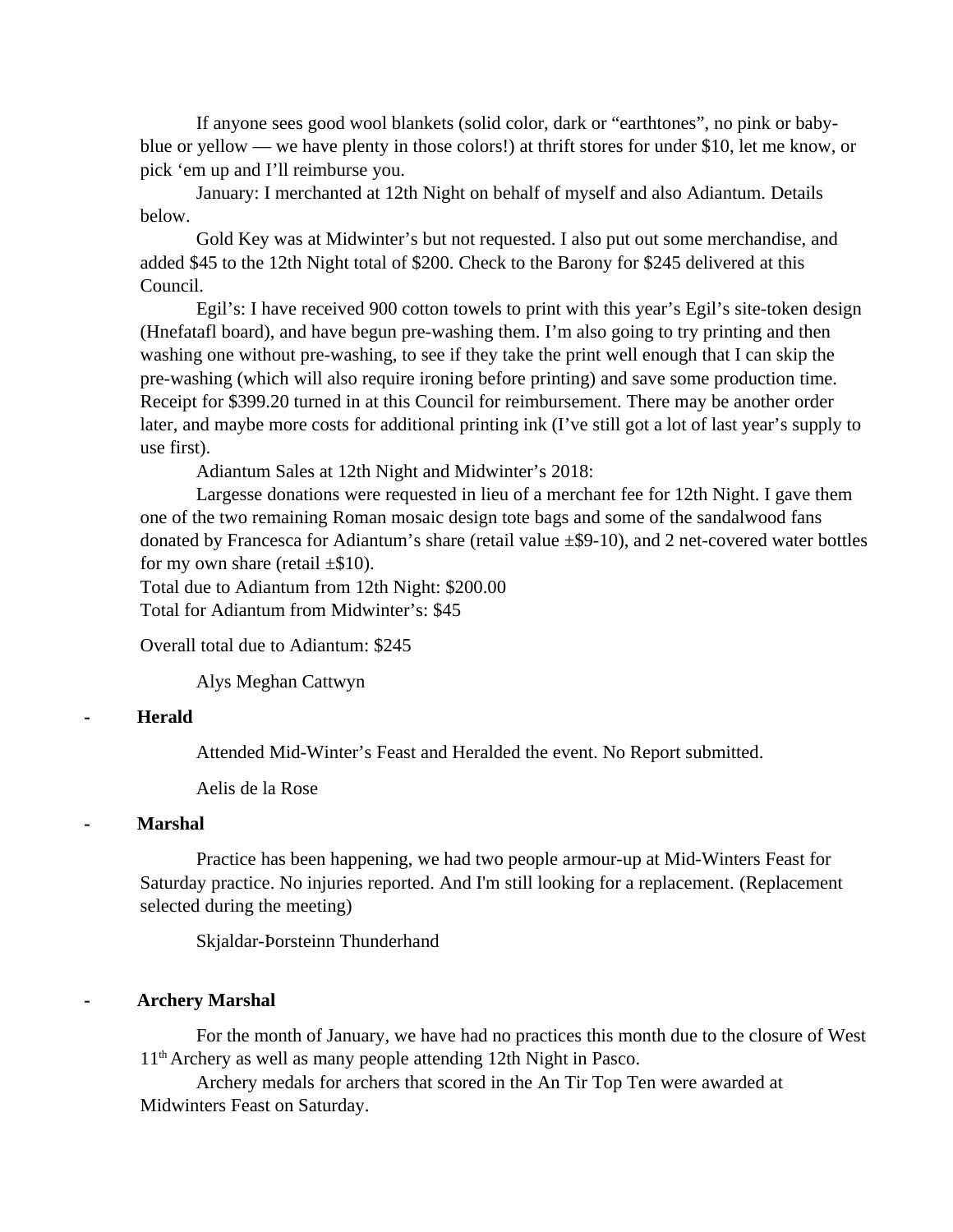The Bow Rack is not looking like a viable option for indoor local practices. I am going to be talking to Bowtech later this week, though the day might have to change to accommodate their leagues that they host, but their range is the most promising. However, it has been changed to 20 yards only to accommodate additional manufacturing capacity. One other option we have been using is traveling up to Terra Pomaria's Archery practices on Tuesday night's, they have 20 and 30 yard ranges, and 40 yards can be shot by request to shoot Royal Round scores.

Iurii Levchenich

## **- Cut & Thrust Marshal**

We've been holding practices, with no injuries to report. Castille Arms is working on our order. Purple Heart Armory is working on gauntlets, but the large ones are back-ordered. We should have enough loaner equipment to put two combatants on the field soon.

Anton Ray

#### **- Rapier Marshal**

We held a tournament at Mid-Winter's Feast, and our new Champion is Kathren of Carnforth. Practices continue, no injuries.

#### William Jakes

#### **- Thrown Weapons Marshal**

Darts is being held the  $2<sup>nd</sup>$  & 4<sup>th</sup> Wednesdays at Wetlands Brew Pub in the back past the restrooms, 4:30-7:00pm. And on the  $3<sup>rd</sup>$  Wednesday at the Alibi in Springfield, 4:30-7:00pm, not far from Maple Elementary. Adiantum had seven of the top ten darts throwers for An Tir in 2017. For traditional thrown weapons, we are traveling up to Terra Pomaria for their in-door practice, and looking into setting up a local practice in Murchadh's barn until weather improves enough to move out-doors at Briggs Farm.

Kevin Sorok

#### **- Scribe**

I hosted one scribal night on January 9 – one person showed up, a new woman, and we had a good time socializing while painting multiple copies of a poster for Idonia Sherwood's Laurel vigil at 12<sup>th</sup> night. At the time there were no Baronial or Principality requests. I attended  $12<sup>th</sup>$  night and was able to connect with the current Kingdom scribe and get charters to paint, a couple of which I turned back at Midwinter's. I have a good supply on hand for February scribal night. I hope in the future to be more active at participating in Kingdom and Principality scribal activities. I painted one Fern and Quill for Midwinters. Please, people who organize events, contact me – I can produce artwork and I can do demonstrations and classes.

Antonia Crivelli

#### **- Seneschal**